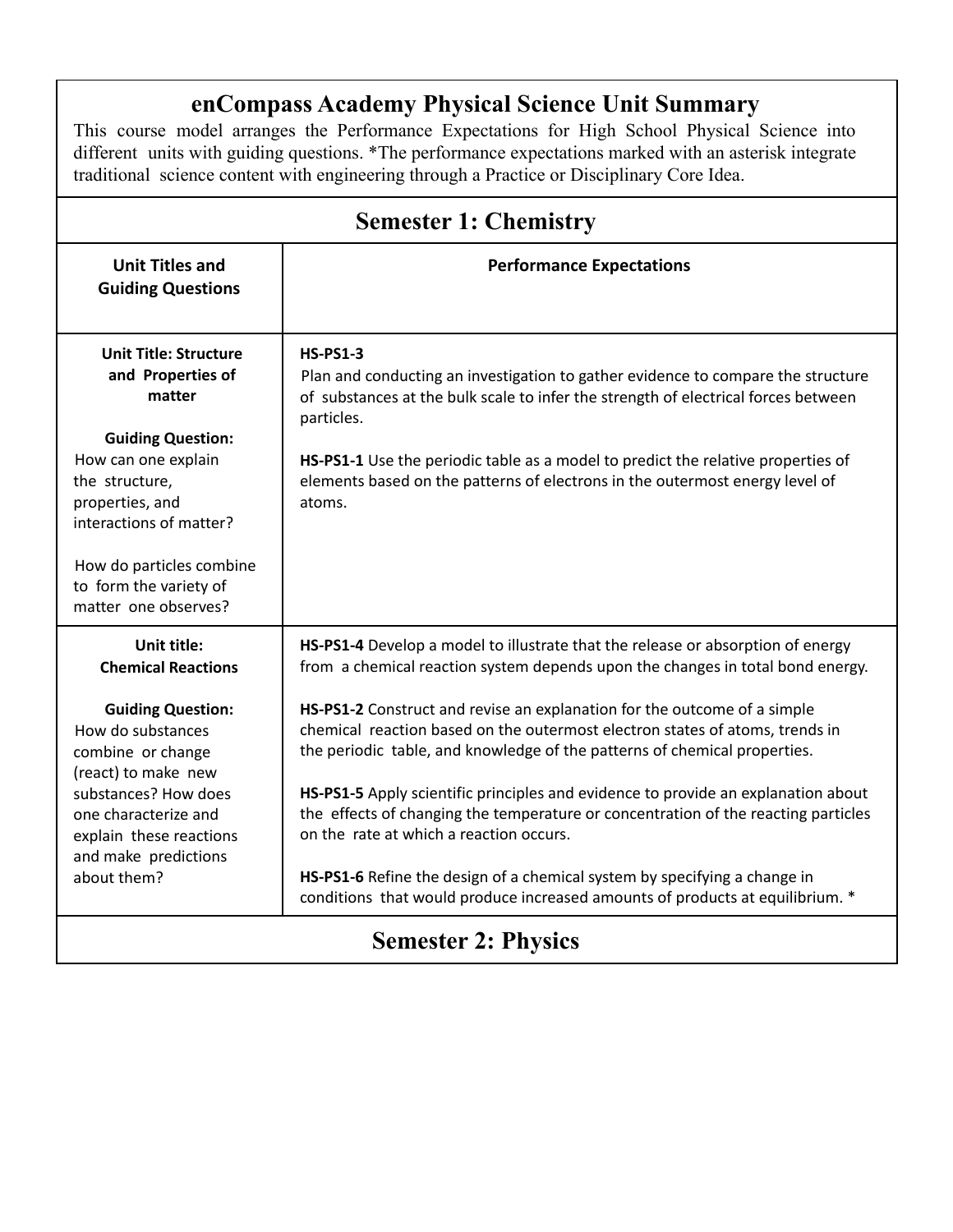## **Unit title: Motion and Stability**

## **Guiding Question:**

How can one predict an object's continued motion, changes in motion, or stability?

How can one predict interactions between objects and within systems of objects?

**HS-PS2-1** Analyze data to support the claim that Newton's second law of motion describes the mathematical relationship among the net force on a macroscopic object, its mass, and its acceleration.

**HS-PS2-3** Apply scientific and engineering ideas to design, evaluate, and refine a device that minimizes the force on a macroscopic object during a collision. \*

| Unit title:<br><b>Energy</b><br>(Types of Interactions) | HS-PS3-2 Develop and use models to illustrate that energy at the macroscopic<br>scale can be accounted for as a combination of energy associated with the<br>motions of particles (objects) and energy associated with the relative position of<br>particles (objects).                                       |
|---------------------------------------------------------|---------------------------------------------------------------------------------------------------------------------------------------------------------------------------------------------------------------------------------------------------------------------------------------------------------------|
| <b>Guiding Questions:</b>                               |                                                                                                                                                                                                                                                                                                               |
| What underlying forces                                  | HS-PS3-3 Design, build, and refine a device that works within given constraints                                                                                                                                                                                                                               |
| explain the variety of<br>interactions observed?        | to convert one form of energy into another form of energy.*                                                                                                                                                                                                                                                   |
|                                                         | HS-PS2-5 Plan and conduct an investigation to provide evidence that an electric                                                                                                                                                                                                                               |
| How is energy transferred                               | current can produce a magnetic field and that a changing magnetic field can                                                                                                                                                                                                                                   |
| or conserved?                                           | produce an electric current.                                                                                                                                                                                                                                                                                  |
|                                                         | HS-PS3-5 Develop and use a model of two objects interacting through electric or                                                                                                                                                                                                                               |
| What is meant by<br>conservation of energy?             | magnetic fields to illustrate the forces between objects and the changes in energy<br>of the objects due to the interaction.                                                                                                                                                                                  |
| How is energy transferred                               |                                                                                                                                                                                                                                                                                                               |
| between objects or<br>systems?                          | HS-PS2-4 Plan and conduct an investigation to provide evidence that an electric<br>current can produce a magnetic field and that a changing magnetic field can<br>produce an electric current.                                                                                                                |
|                                                         | HS-PS3-4 Plan and conduct an investigation to provide evidence that the transfer of<br>thermal energy when two components of different temperature are combined<br>within a closed system results in a more uniform energy distribution among the<br>components in the system (second law of thermodynamics). |